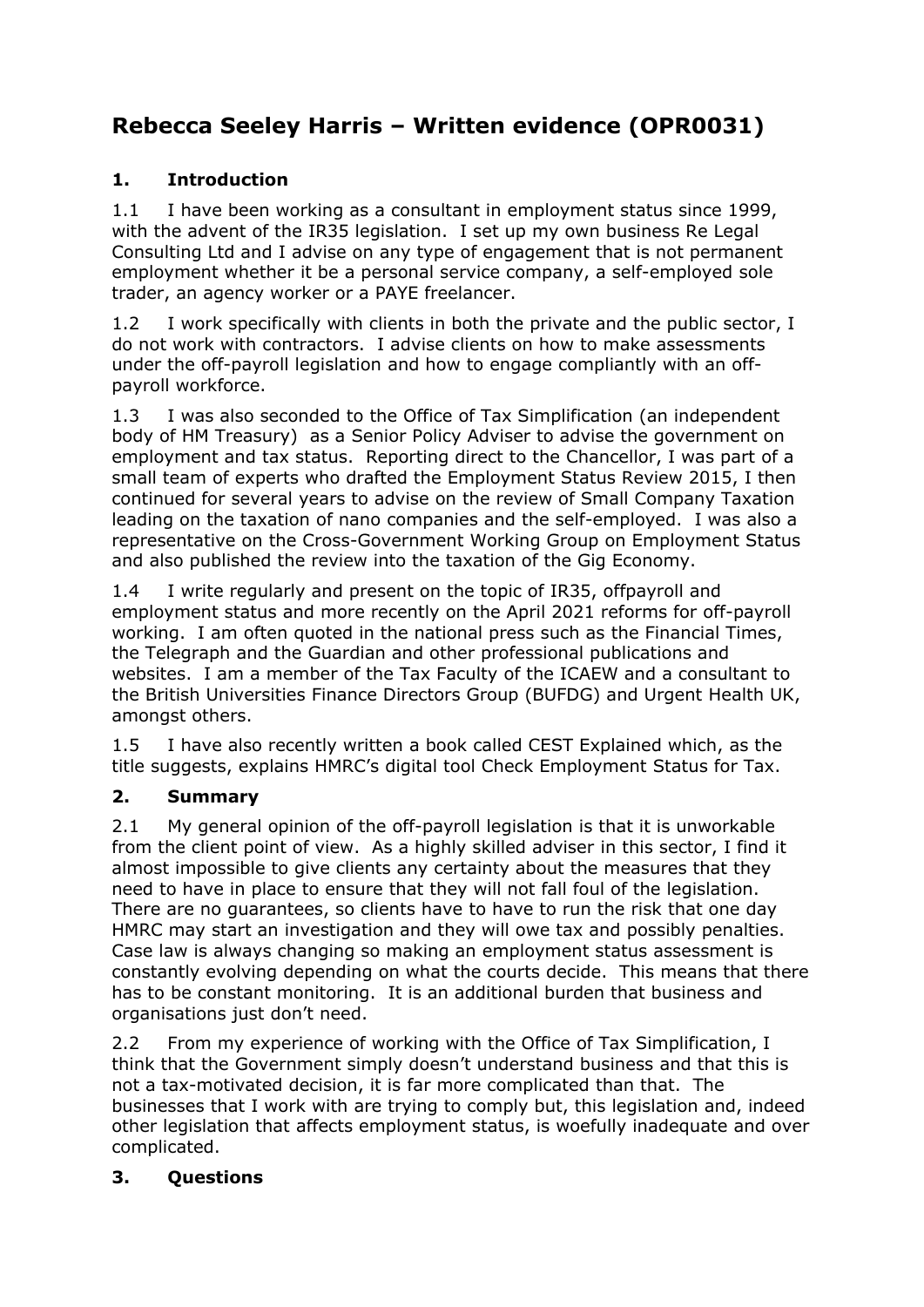1. Has the recent extension of the off payroll working rules to the private sector made it more difficult for engagers to hire people with the right skills and expertise? To what extent has its introduction contributed to job vacancies?

## **Answer:**

3.1 It certainly has made it more difficult to hire people, but this is mainly because the contractors are refusing to work on payroll and the clients are finding it hard to make the correct assessments because employment status is so complicated to assess with any accuracy. The risks are so high if you get it wrong even if the client engages a professional adviser, there is no certainty.

3.2 Certainty is the biggest problem that the clients have because if they make the wrong decision, even if they have taken reasonable care, it could bankrupt their business if HMRC investigates years later and find that they should have been deducting tax.

3.3 I have clients with large projects who have the dilemma of either the contractor walking off the project if they are deemed on-payroll and putting the project at risk or HMRC coming after them if they pay the contractor off-payroll at a later date.

3.4 So, the client will end up either having to raise the fee to compensate the contractor, putting their project budget at risk, or losing the highly skilled contractor and having to hire someone less skilled or experienced.

2. For those engagers (and their advisers) who use the CEST (Check Employment for Tax Status) tool to assess employment status, how effective do you consider it to be? Do you have confidence in its results? If not, what further improvements need to be made to it?

#### **Answer:**

3.5 During my time on the Employment Status Review at the Office of Tax Simplification, we reported that the previous tool, the Employment Status Service, was not fit for purpose so, HMRC then came up with CEST. I was involved with the early workshop on CEST and was the only non-HMRC person on that workshop.

3.6 First of all, all my clients use CEST. This is partly because they do not want to have to pay for a private tool, also because it is seen as an HMRC requirement but, also because they have a professional adviser. I advise them that they can use CEST as a guide and that it is the only tool that HMRC will recognise. A lot of clients feel that they have to use CEST because otherwise, it will be a mark against them. Just to be clear, I do have to make my clients fully aware of the failings of CEST but that it is sufficient for the purposes of backing up an assessment. I would not advise any company to use CEST as their only method of assessment, i.e., without a professional adviser but, I would not advise anyone to use any tool without a professional adviser.

3.7 Herein lies the problem, companies have to engage a professional adviser to be able to make an assessment partly because it is so complicated and partly because HMRC don't give the clients the confidence that the CEST tool can make an accurate assessment on its own.

3.8 So, I have written a book called CEST Explained, which is a technical book that explains how I think HMRC have interpreted the questioning in the CEST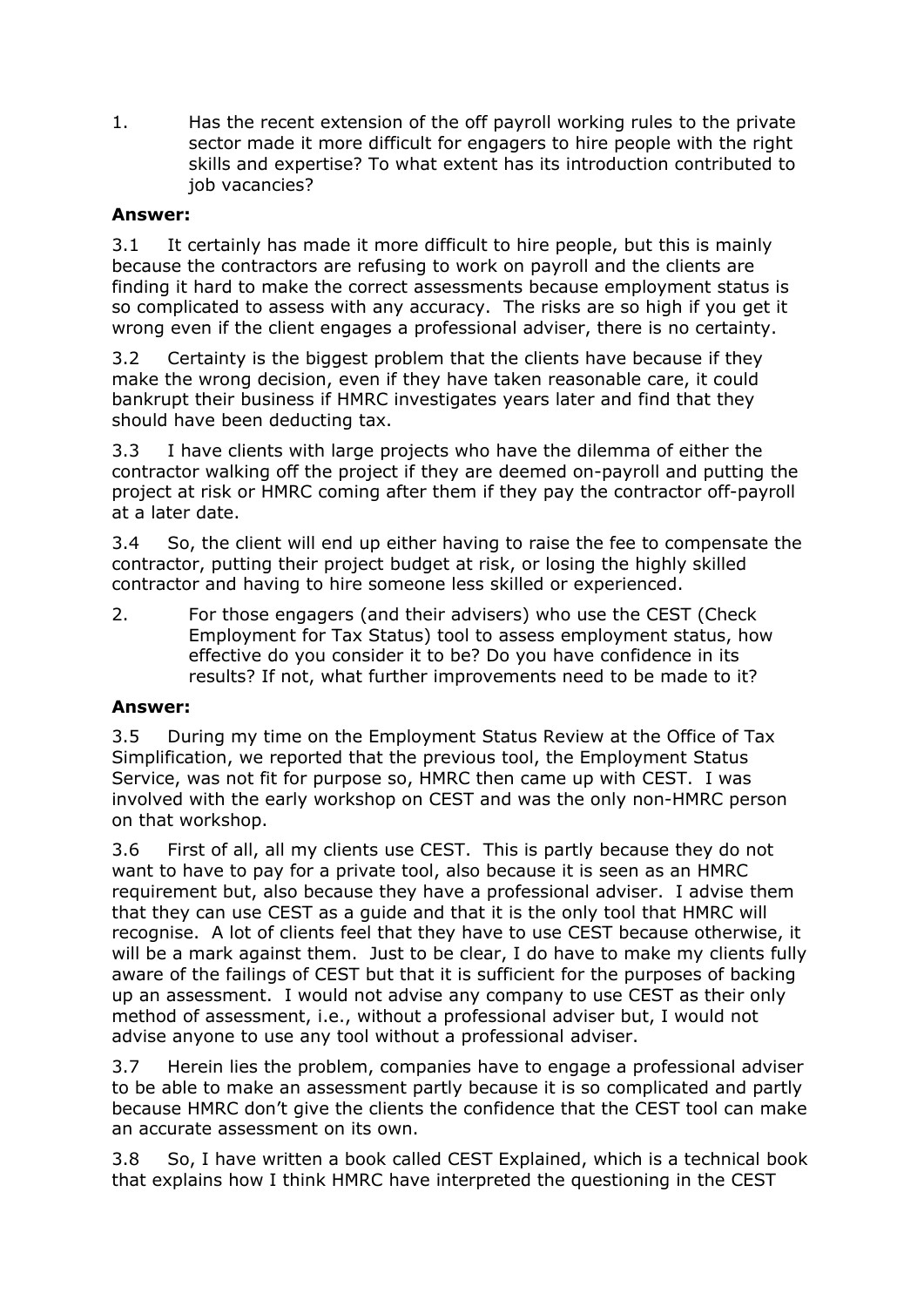tool. The reason I had to write this book is because my clients do not understand the questioning in CEST and, if they are going to be able to answer the questions 'accurately' as HMRC require, they need to understand what HMRC are asking.

3.9 In using CEST, many of the outcomes are 'undetermined' which is when I have to make the determination with the client's approval (because the legislation requires the client to approve it). The tool is also generic in nature and derived from the construction industry so is slanted towards construction. CEST does not cope well with the knowledge industries where there is little equipment and unlikely substitution because they are highly skilled but, that doesn't mean they are not self-employed.

3.10 Some of the CEST questions could be tweaked to make more sense and some others included so the tool is more balanced. At present, it is heavily weighted in HMRC's favour. There appears to be a conflict of interest here because HMRC wants it weighted in their favour but, CEST is a tool provided by the government for the taxpayer client, so it should be more balanced really.

3. What changes have engagers had to make to apply the off-payroll rules to contractors, in terms of systems, personnel and training? By reference to your own experience, to what extent (if any) do you consider that compliance costs have increased because of the changes?

#### **Answer:**

3.11 Compliance cost for some clients has risen hugely. I could estimate anywhere between £10,000 and £100,000 could be spent on compliance in the first year. There will also be ongoing costs of training and monitoring through the year and assistance with undetermined assessments.

4. How well has HMRC supported engagers, contractors, and their advisers with the implementation of the new rules and is any further or different type of assistance needed?

## **Answer:**

3.12 HMRC has published a lot more educational material including webinars but, the main problem is the complexity of employment status in the first place. Businesses are expected to understand the vagaries of case law to be able to make day to day business decisions on whether to engage someone off-payroll or not.

3.13 At present, one particular sector that I work with is being heavily affected by the PGMOL v. HMRC case that has just been heard in the Supreme Court. They are having to interpret what the judge has said in order to be able to establish whether they can continue to engage their workforce off-payroll.

5. The Government is proposing a new employment body with powers to enforce employment rights, including for those engaged by agencies and umbrella companies. How effective do you think such a body will be in ensuring workers, particularly the lower paid, are treated fairly?

## **Answer:**

3.14 The Single Enforcement Body was not accounted for in the Spending Review so I am assuming that, without funding, it will not go ahead. This is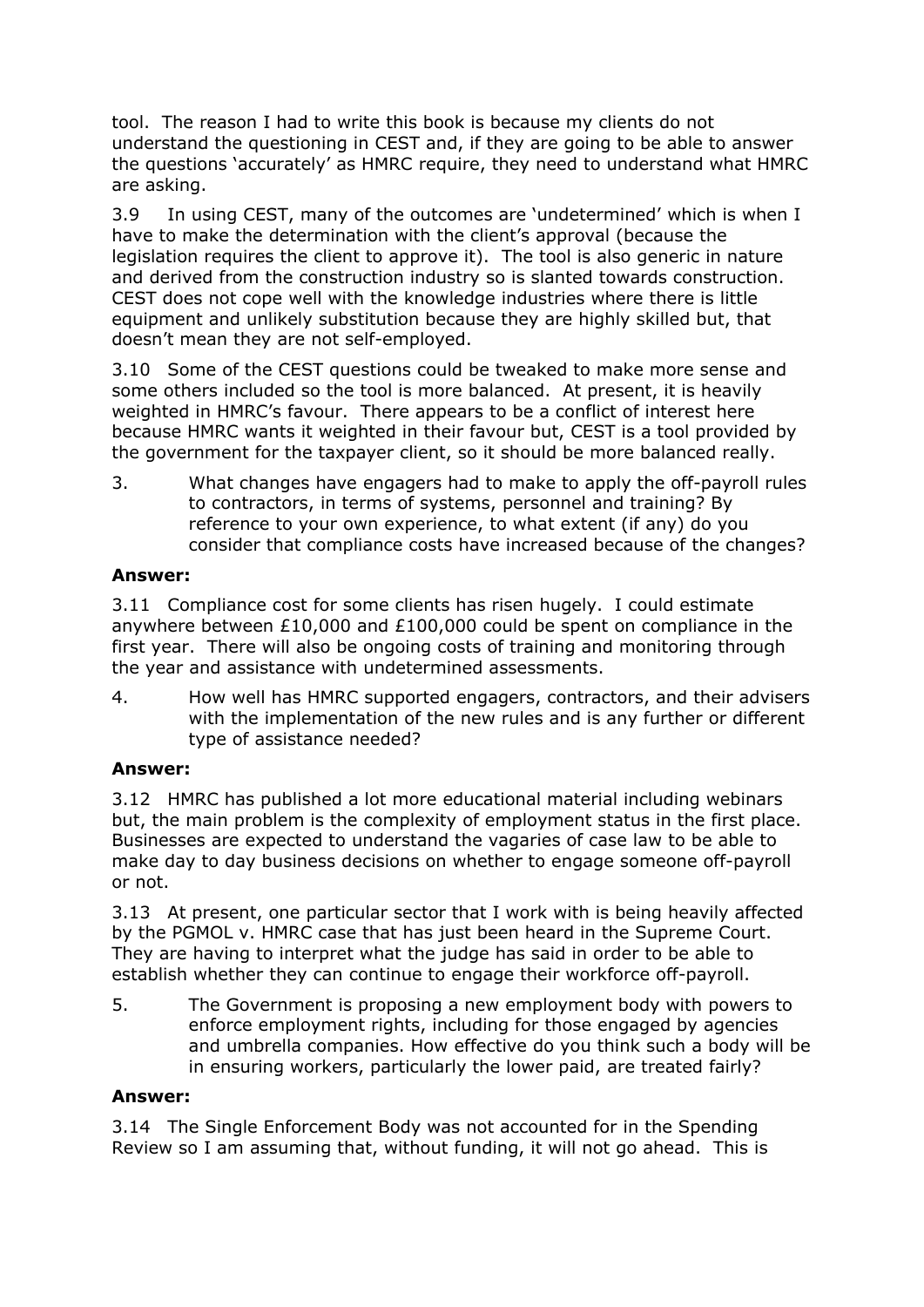particularly frustrating because I have been campaigning for the regulation of umbrella companies and the protection of umbrella company workers.

3.15 Many contractors have been forced into umbrella companies because of the introduction of the off payroll working legislation or OP21. Engagers are not willing to take the risk of making an assessment for OP21, so the contractors are now engaged via an umbrella company instead. This is also because some unscrupulous recruitment companies may make profit out of the contractor going through an umbrella company.

6. How successful will the draft Finance Bill proposals for earlier publication of information about promoters and avoidance schemes be in protecting individuals from being drawn into such schemes?

#### **Answer:**

3.16 HMRC should be pursuing the promoters of the scheme not the individual. All the compliance activity is being focussed on making the contractor pay after they have been part of a scheme, as if they understood what they were doing and deliberately joined an avoidance scheme. HMRC should be doing more to stop the scheme promoters.

#### **Industry sectors**

#### **4. Urgent healthcare sector**

4.1 I work with a number of companies that have private contracts with the NHS to provide out of hours services for GP, dentists, 111 clinical advisers and pharmacists, etc. I also work with the Urgent Health UK (UHUK) membership organisation, and they have asked me to feedback my experiences and their worries to you.

4.2 They are paid a set amount by the NHS to deliver this service to the public. Without these private sector companies providing these services, the NHS would find it almost impossible to provide the out of hours (OOH) and emergency healthcare services that the public need.

4.3 The problem is that since the advent of the off payroll reforms these OOH services have a dilemma. They cannot afford to provide these services if they have to put the doctors on-payroll, they are simply not paid enough by the NHS but, the consequences of getting the decision on employment status wrong could bankrupt them in later years. Either way, the public will suffer.

4.4 HMRC are currently investigating three of these OOH services and they have been under investigation for between 4-7 years that, in itself, is unacceptable. HMRC have taken a considerable amount of time to give a Reg 80 determination presumably because they don't have a very strong case. These cases are also currently being stayed pending the outcome of the PGMOL case, so the decision is being held up even longer.

4.5 These critical services are being put in an intolerable situation especially in the last couple of years having had to deal with frontline Covid, CQC audits and this new tax legislation.

4.6 One member service gave me the following feedback: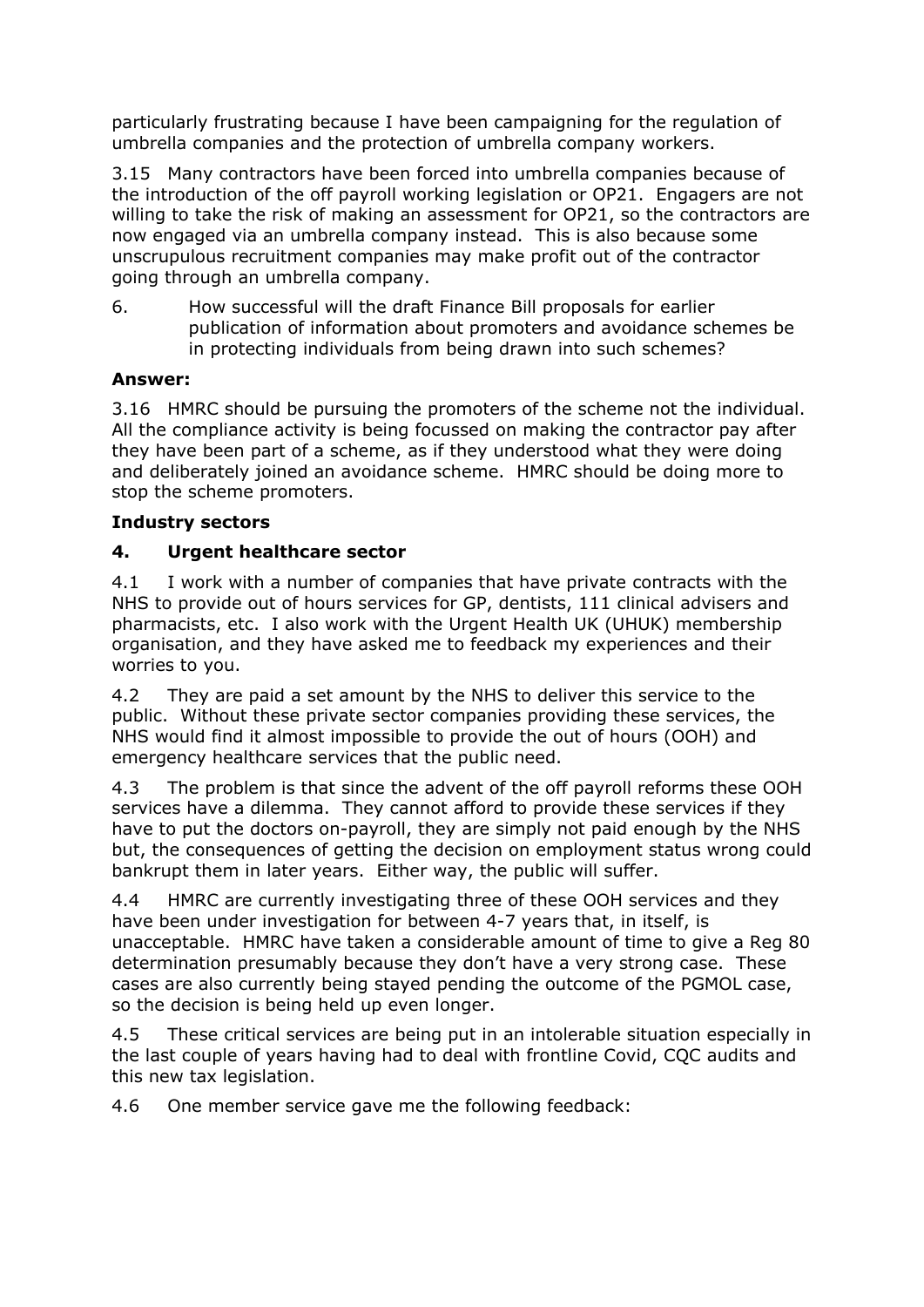"Our major concern isn't so much of the financial implications but more about the ability to provide services as we strongly believe that the significant majority of our GPs would not work on a payroll basis [but, in any case, we believe they are self-employed].

The risks are that for most of our GPs this is secondary employment. A majority already have substantive 'employment' elsewhere either as a salaried GP or as a partner in practice. If they then have another 'payroll type role' they believe their individual tax position will be compromised. Generally speaking, they will be unaware of the employer's NI implications, and their own tax affairs, they are dedicated to providing patient care. We sense a resistance to it becoming harder for them and the GP being worse off because of it.

There is already a shortage of this scarce resource and in our current position, we are vulnerable to GP's choosing to work elsewhere.

GPs would be reluctant to be in a salaried post due to the ad hoc way in which they work i.e. a GP does not have a regular rota commitment; they select shifts to fit their primary employment/lifestyle. Salaried in this type of situation would not work. Each year we require circa 55,000 hours of sessional GP's. That is 28 FTE doctors. We currently cannot recruit 1 on a salaried basis. And the signals for GPs accepting payroll-based employment on a sessional basis are not good.

We are really worried about the risks of there being insufficient GPs to take care of the growing number of patients needing our services."

#### **5. University sector**

5.1 I work with a number of universities and the British Universities Finance Directors Group (BUFDG). These organisations have been subject to the public sector off-payroll legislation since 2017.

5.2 The main problem they are having is simply distinguishing whether an individual is off-payroll or not. The university is looking at all sorts of different types of engagement from IT contractors and business analysts to lecturers and examiners. All will have different scenarios and different pieces of legislation to deal with depending on how they are engaged. These will not only be limited companies but also self-employed.

5.3 One of my university clients has a large very important project in progress and is very concerned that the contractors will walk off the project if they are put on payroll but, it would blow the budget if they had to increase the costs at this stage. Some of the contractors are more than likely off-payroll but, some are borderline or undetermined. This causes a lot of anxiety because in 22% of cases the CEST output will be undetermined. It is then up to the professional adviser to figure out whether the nuances will take it outside of IR35 or not but, the consequences of getting the decision wrong are severe.

5.4 So, in some cases, it may be necessary to do a voluntary disclosure but, there is no real guidance on who should be liable under these circumstances. The university is using an agency but, the agency could turn around and say the university has not taken reasonable care and that the liability is with the university and not them as the fee-payer. So, the university is unclear whether they need to do the voluntary disclosure or not but, if they don't do it, they could incur penalties.